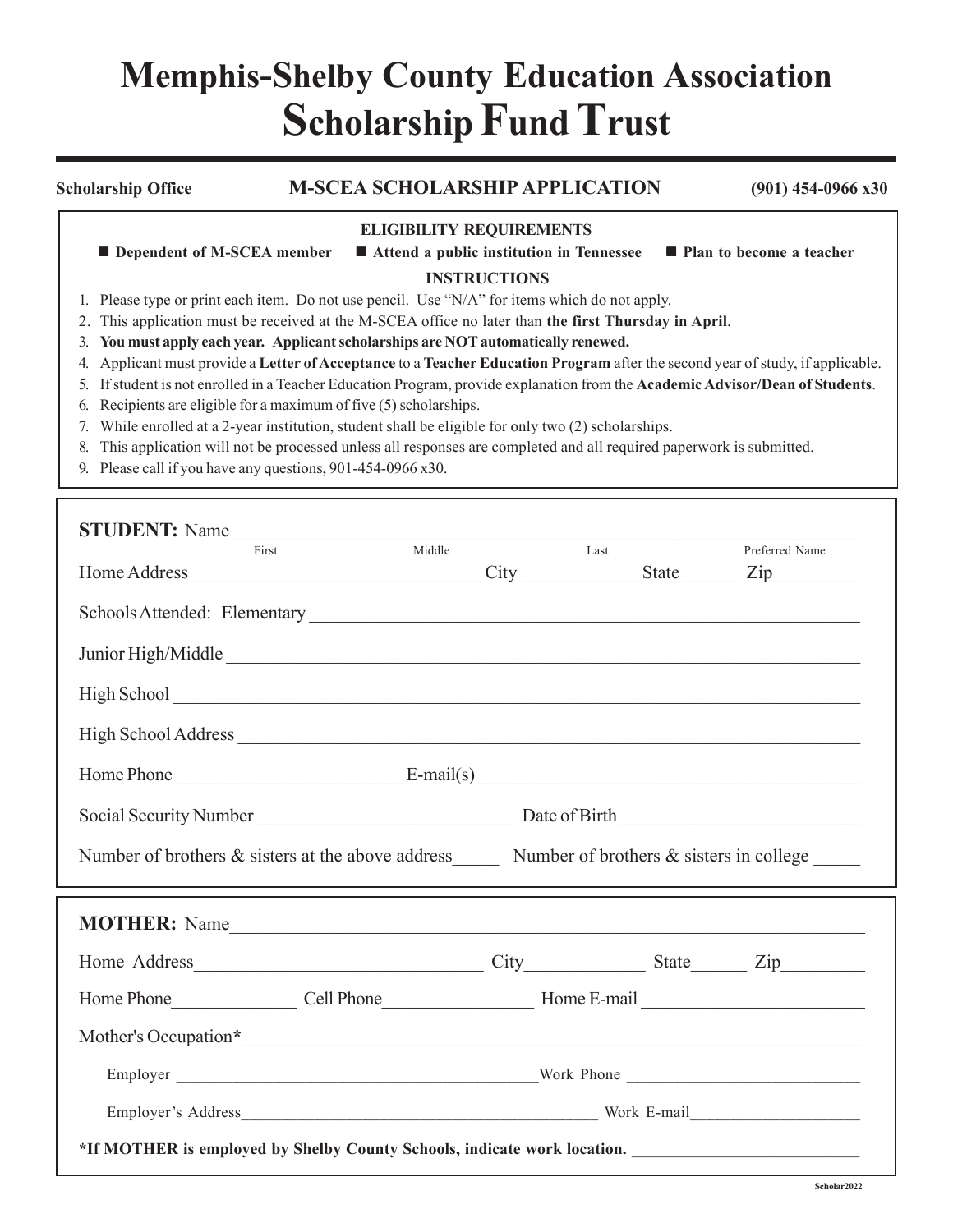| FATHER: Name                                                                                                                                                                                                      |  |                                          |
|-------------------------------------------------------------------------------------------------------------------------------------------------------------------------------------------------------------------|--|------------------------------------------|
| Home Phone Cell Phone Cell Phone Home E-mail                                                                                                                                                                      |  |                                          |
|                                                                                                                                                                                                                   |  |                                          |
|                                                                                                                                                                                                                   |  |                                          |
|                                                                                                                                                                                                                   |  |                                          |
|                                                                                                                                                                                                                   |  |                                          |
|                                                                                                                                                                                                                   |  |                                          |
| *If FATHER is employed by Shelby County Schools, indicate work location.                                                                                                                                          |  |                                          |
| <b>LEGAL GUARDIAN:</b> If you have listed a parent, MARK (NA) IN THIS SECTION. If no biological<br>parent was listed, complete this section. Proof of legal guardianship must accompany this application.<br>Name |  |                                          |
|                                                                                                                                                                                                                   |  |                                          |
| Home Phone Cell Phone Cell Phone Home E-mail                                                                                                                                                                      |  |                                          |
| Guardian's Occupation*                                                                                                                                                                                            |  |                                          |
|                                                                                                                                                                                                                   |  |                                          |
|                                                                                                                                                                                                                   |  |                                          |
| *If LEGAL GUARDIAN is employed by Shelby County Schools, indicate work location.                                                                                                                                  |  |                                          |
| $\Box$ W-2 Form(s): Attach copies of parent's or guardian's W-2 forms                                                                                                                                             |  |                                          |
| M-SCEA Member's Name Parent or Legal Guardian                                                                                                                                                                     |  | For office use only                      |
| Member Since Member's Work Location School/Center/Etc. Location Code                                                                                                                                              |  | Membership verified:<br>Initials<br>Date |
| <b>FIRST YEAR APPLICANT</b> - First year applicant must provide the following:                                                                                                                                    |  |                                          |
|                                                                                                                                                                                                                   |  |                                          |
| <b><math>\Box</math></b> Essay: Why I Want To Be An Educator? (No more than 250 words) $\Box$ Color photo of Applicant<br>$\Box$ High School Transcript and Test Scores $OR$ Recent College Transcript            |  |                                          |
|                                                                                                                                                                                                                   |  |                                          |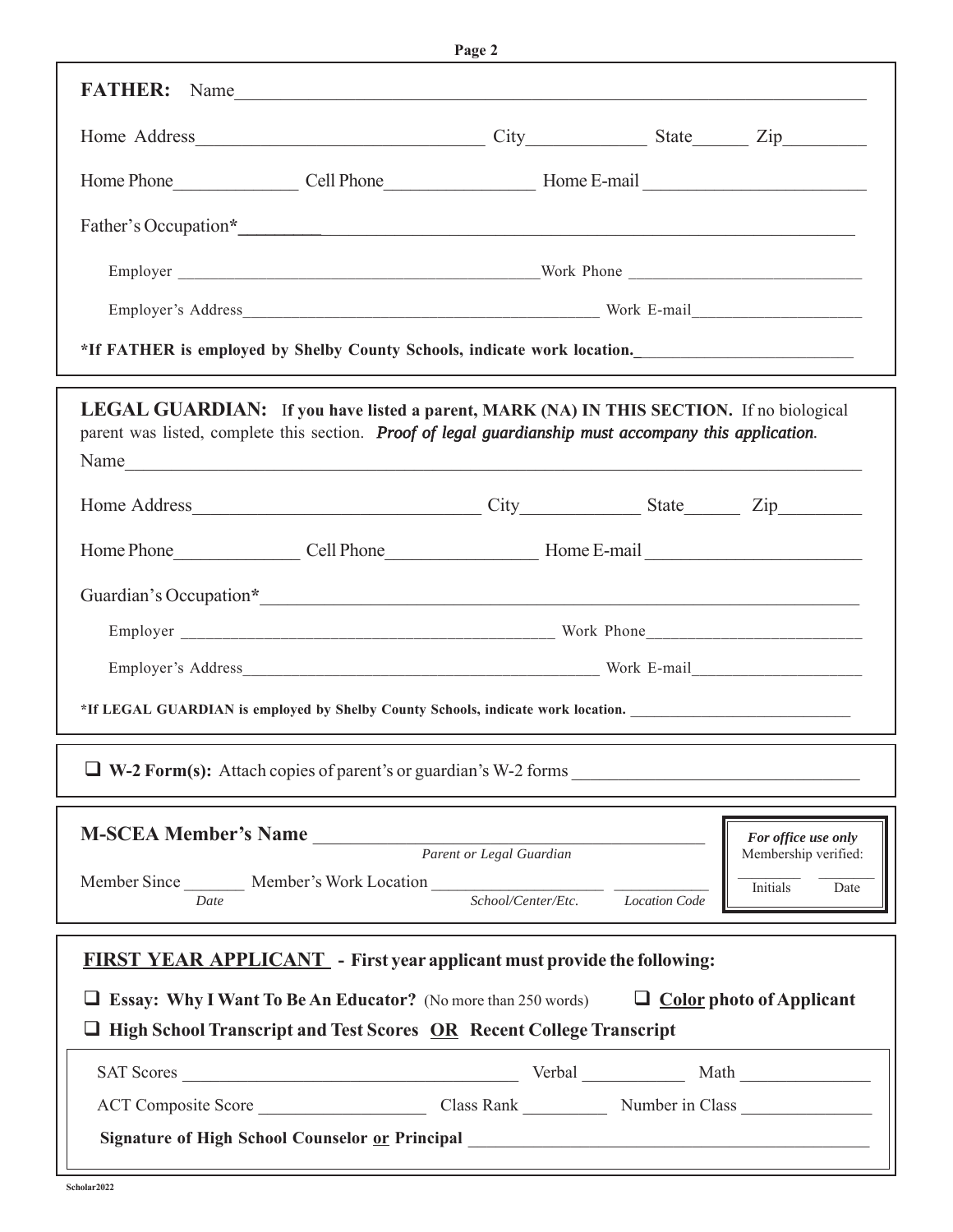|                                                                                                   | Page 3                                                                                                                                                                                                                                                                                                                                       |
|---------------------------------------------------------------------------------------------------|----------------------------------------------------------------------------------------------------------------------------------------------------------------------------------------------------------------------------------------------------------------------------------------------------------------------------------------------|
| School Activities/Clubs (List and indicate<br>any office or position with these Activities/Clubs) | <b>Sports</b> (List all)<br><u> 1989 - Johann John Stoff, deutscher Stoffen und der Stoffen und der Stoffen und der Stoffen und der Stoffen un</u><br>the control of the control of the control of the control of the control of the control of<br>the control of the control of the control of the control of the control of the control of |
|                                                                                                   | Is the student a member of Future Teachers of America Club? $\Box$ Yes $\Box$ No (for high school senior only)                                                                                                                                                                                                                               |
| Honors/Awards (Check all that apply)                                                              |                                                                                                                                                                                                                                                                                                                                              |
| National Merit Finalist/Semifinalist<br>ப                                                         | ⊔<br>National Honor Society                                                                                                                                                                                                                                                                                                                  |
| National Achievement Finalist/Semifinalist                                                        | Governor's School<br>ப                                                                                                                                                                                                                                                                                                                       |
| <b>Model United Nations</b><br>ப                                                                  | Who's Who Among American High School Students<br>⊔                                                                                                                                                                                                                                                                                           |
| Boys/Girls Nation<br>ப                                                                            | Outstanding Students of America                                                                                                                                                                                                                                                                                                              |
| Class Office - Position                                                                           | Society of Distinguished High School Students<br>⊔                                                                                                                                                                                                                                                                                           |
| Student Council/Government - Position<br>⊔.                                                       |                                                                                                                                                                                                                                                                                                                                              |
| <b>Extracurricular Activities</b>                                                                 |                                                                                                                                                                                                                                                                                                                                              |
|                                                                                                   |                                                                                                                                                                                                                                                                                                                                              |
|                                                                                                   |                                                                                                                                                                                                                                                                                                                                              |
| <b>List Community &amp; Volunteer Activities</b>                                                  |                                                                                                                                                                                                                                                                                                                                              |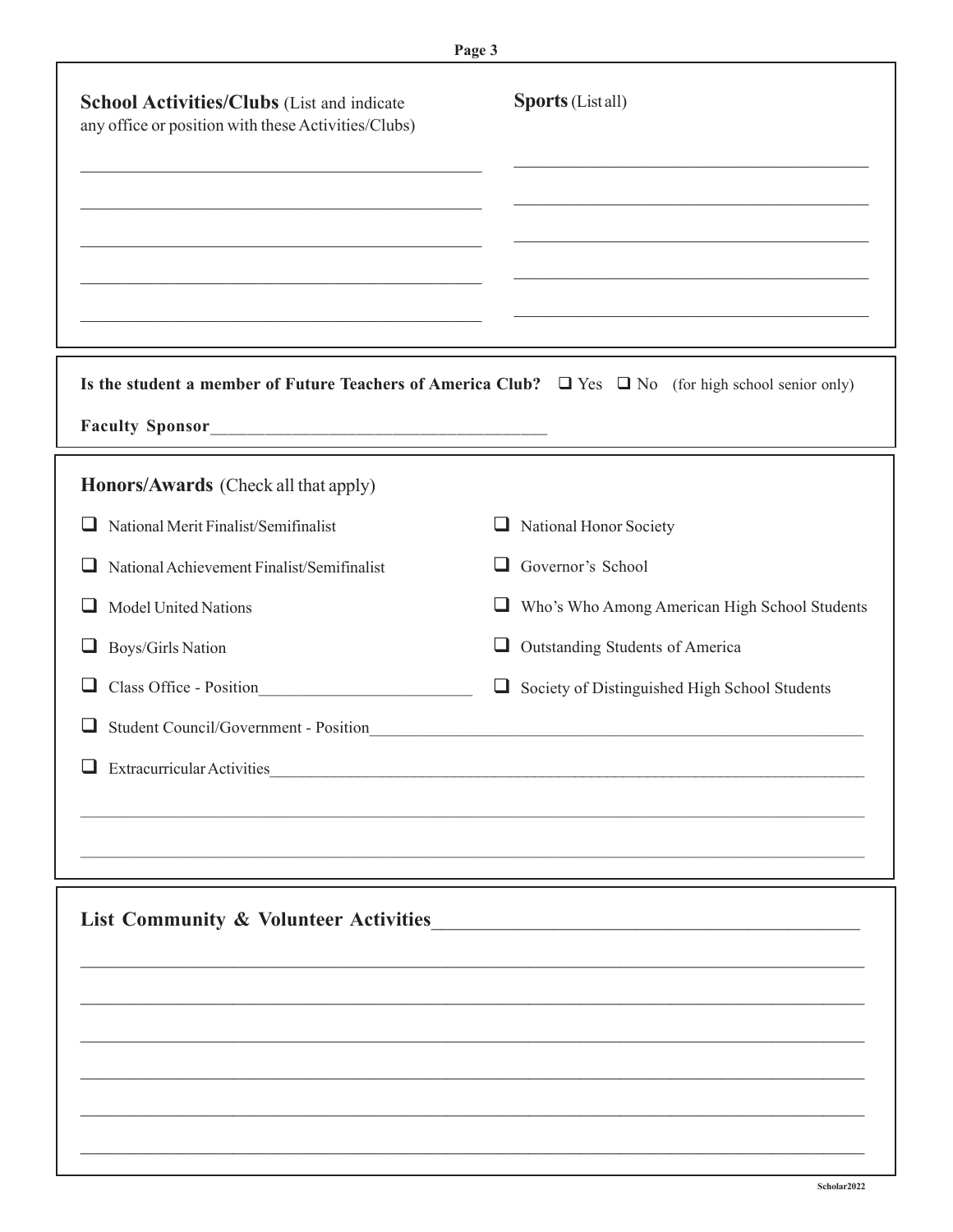| Page 4                                                                                                                                                                                                    |
|-----------------------------------------------------------------------------------------------------------------------------------------------------------------------------------------------------------|
|                                                                                                                                                                                                           |
|                                                                                                                                                                                                           |
|                                                                                                                                                                                                           |
|                                                                                                                                                                                                           |
| <b>Work Experience (List)</b>                                                                                                                                                                             |
|                                                                                                                                                                                                           |
| Address:                                                                                                                                                                                                  |
| Position/Duties:                                                                                                                                                                                          |
| When:                                                                                                                                                                                                     |
|                                                                                                                                                                                                           |
| Address:                                                                                                                                                                                                  |
| Position/Duties:                                                                                                                                                                                          |
| When:                                                                                                                                                                                                     |
|                                                                                                                                                                                                           |
| <b>CHOICE OF INSTITUTION</b><br>Note: During enrollment at a 2-year institution, student shall be eligible for only TWO (2) scholarships.<br>1. List the Colleges or Universities where you HAVE APPLIED. |
| <u> 1980 - An Dùbhlachd ann an Dùbhlachd ann an Dùbhlachd ann an Dùbhlachd ann an Dùbhlachd ann an Dùbhlachd ann </u>                                                                                     |
| 2. List the Colleges or Universities where you HAVE BEEN ACCEPTED.                                                                                                                                        |
| 3. Have you made a DEFINITE DECISION regarding your choice of institution? $\Box$ Yes $\Box$ No<br>If YES, provide name of institution.<br>If NO, see the instructions below.                             |
| *** ATTENTION ***                                                                                                                                                                                         |
| When you decide on your choice of institution:                                                                                                                                                            |
| 1. Notify M-SCEA as soon as possible, 901-454-0966, x30.                                                                                                                                                  |
| Send M-SCEA a copy of the Acceptance Letter from your choice of institution.<br>2.                                                                                                                        |
| The Acceptance Letter is required before M-SCEA can process your application.<br>3.                                                                                                                       |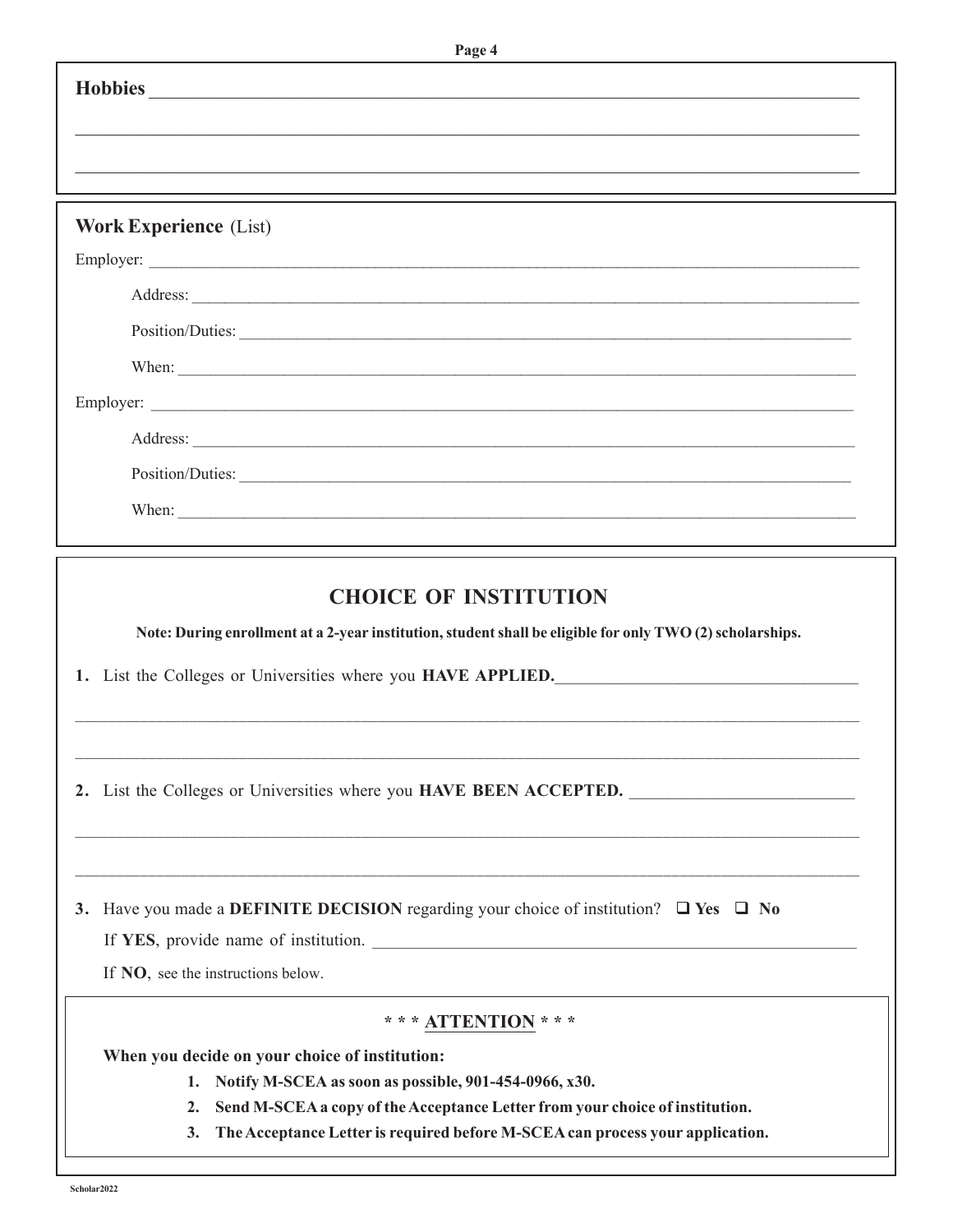|               | Provide other information that might be helpful for processing your scholarship application.                                                                                                                                                                                                           |                                                                                                                                                                                                                                         |
|---------------|--------------------------------------------------------------------------------------------------------------------------------------------------------------------------------------------------------------------------------------------------------------------------------------------------------|-----------------------------------------------------------------------------------------------------------------------------------------------------------------------------------------------------------------------------------------|
|               |                                                                                                                                                                                                                                                                                                        |                                                                                                                                                                                                                                         |
|               |                                                                                                                                                                                                                                                                                                        |                                                                                                                                                                                                                                         |
|               |                                                                                                                                                                                                                                                                                                        |                                                                                                                                                                                                                                         |
|               |                                                                                                                                                                                                                                                                                                        |                                                                                                                                                                                                                                         |
|               |                                                                                                                                                                                                                                                                                                        |                                                                                                                                                                                                                                         |
|               |                                                                                                                                                                                                                                                                                                        |                                                                                                                                                                                                                                         |
|               | Have you previously been awarded one of our Fund Trust Scholarships? YES $\Box$ NO $\Box$                                                                                                                                                                                                              |                                                                                                                                                                                                                                         |
|               |                                                                                                                                                                                                                                                                                                        | If YES, indicate the number of awards & show the school year(s) awarded (i.e., 2017-2018, 2018-2019).                                                                                                                                   |
|               |                                                                                                                                                                                                                                                                                                        |                                                                                                                                                                                                                                         |
| <b>Number</b> | School year in which scholarship was received (i.e., 2017-2018, 2018-2019)                                                                                                                                                                                                                             |                                                                                                                                                                                                                                         |
| $\Box$ 1      |                                                                                                                                                                                                                                                                                                        |                                                                                                                                                                                                                                         |
| $\Box$ 2      | <u> 2000 - Januar John Stein, mars (b. 1980)</u>                                                                                                                                                                                                                                                       |                                                                                                                                                                                                                                         |
| $\Box$ 3      | $\qquad \qquad \bullet$ . The contract of $\qquad \bullet$ . The contract of $\qquad \qquad \bullet$ . The contract of $\bullet$ is a set of $\bullet$ is a set of $\bullet$ is a set of $\bullet$ is a set of $\bullet$ is a set of $\bullet$ is a set of $\bullet$ is a set of $\bullet$ is a set of |                                                                                                                                                                                                                                         |
| $\Box$ 4      |                                                                                                                                                                                                                                                                                                        | . The contract of the contract of the contract of the contract of the contract of $\mathcal{S}$ , and $\mathcal{S}$ are contract of the contract of the contract of the contract of the contract of the contract of the contract of the |
| □             | ENCLOSE A COPY OF YOUR RECENT SCHOOL TRANSCRIPT.                                                                                                                                                                                                                                                       |                                                                                                                                                                                                                                         |
|               | Note: Recipients are eligible for a maximum of FIVE (5) scholarships.                                                                                                                                                                                                                                  |                                                                                                                                                                                                                                         |
|               | <b>CHECKLIST OF INFORMATION REQUIRED:</b>                                                                                                                                                                                                                                                              |                                                                                                                                                                                                                                         |
|               | $\Box$ Completed/Signed Application Form                                                                                                                                                                                                                                                               | $\Box$ <b>Essay</b> (first year applicants only)                                                                                                                                                                                        |

| $\Box$ Completed/Signed Application Form                | $\Box$ Essay (first year applicants only)                            |
|---------------------------------------------------------|----------------------------------------------------------------------|
| $\Box$ W-2 Form(s)                                      | <b>After second year of study:</b> (See p. 1, Instructions 4 $\&$ 5) |
| $\Box$ Proof of Guardianship (if applicable)            | $\Box$ Letter of Acceptance to Teacher Education Program OR          |
| $\Box$ Recent Transcript (High School / College)        | <b>Explanation from Academic Advisor/Dean of Students</b>            |
| $\Box$ Color Digital Photo of Applicant (1st year only) | $\Box$ Signatures of Applicant $\Box$ Member                         |

## **CERTIFICATION**

I certify that the information provided on this application is accurate and complete. I give permission for information to be given to appropriate committees in order to determine eligibility for a scholarship. I also give permission for my name to be printed in M-SCEA or related publications.

Attention: To be complete, application must include the signatures of applicant AND member.

| 1. Applicant                      | Date |
|-----------------------------------|------|
| 2. Member (Parent/Legal Guardian) | Date |

**NOTE: All Scholarships will be made payable to the Institution for the Benefit of the Scholarship Recipient.** Checks will be issued directly to the Institution.

*Please forward this application to:*

**Scholarship Committee c/o Memphis-Shelby County Education Association Attn: Marguerite Fitchpatric, Scholarship Program Coordinator 126 Flicker Street, Memphis, TN 38104**